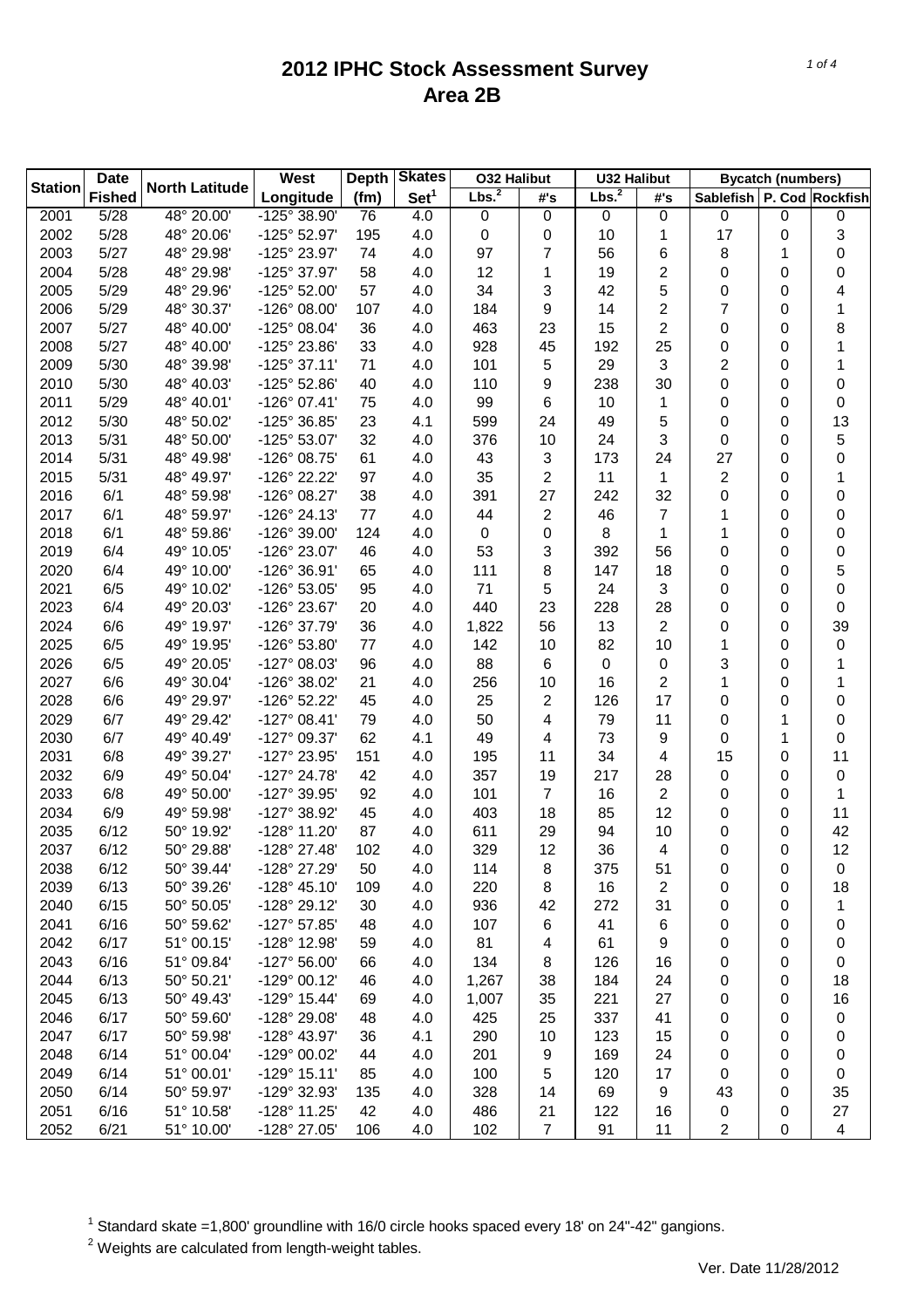| <b>Date</b><br><b>Station</b> |               | <b>North Latitude</b> | West                 | <b>Skates</b><br><b>Depth</b> |                  | <b>O32 Halibut</b> |     | <b>U32 Halibut</b> |     | <b>Bycatch (numbers)</b>  |           |                |
|-------------------------------|---------------|-----------------------|----------------------|-------------------------------|------------------|--------------------|-----|--------------------|-----|---------------------------|-----------|----------------|
|                               | <b>Fished</b> |                       | Longitude            | (fm)                          | Set <sup>1</sup> | Lbs. <sup>2</sup>  | #'s | Lbs. <sup>2</sup>  | #'s | Sablefish P. Cod Rockfish |           |                |
| 2053                          | 6/21          | 51° 09.99'            | -128° 43.09'         | 54                            | 4.0              | 118                | 7   | 460                | 59  | 0                         | $\pmb{0}$ | 0              |
| 2054                          | 6/22          | 51° 09.97'            | -128° 59.90'         | 73                            | 4.1              | 172                | 8   | 279                | 35  | 0                         | 0         | 0              |
| 2055                          | 6/22          | 51° 09.97'            | -129° 15.96'         | 145                           | 4.0              | 527                | 29  | 102                | 12  | 15                        | 0         | 8              |
| 2056                          | 6/23          | 51° 10.09'            | -129° 30.93'         | 156                           | 4.0              | 602                | 41  | 203                | 24  | 25                        | 0         | 1              |
| 2057                          | 6/29          | 51° 20.01'            | $-127^{\circ}55.44'$ | 78                            | 4.0              | 42                 | 3   | 52                 | 6   | $\boldsymbol{0}$          | 0         | 1              |
| 2058                          | 6/29          | 51° 19.97'            | -128° 10.63'         | 45                            | 4.0              | 34                 | 3   | 156                | 22  | 0                         | 0         | 0              |
| 2059                          | 6/21          | 51° 20.00'            | -128° 26.84'         | 81                            | 4.0              | 118                | 9   | 83                 | 11  | 6                         | 1         | 1              |
| 2060                          | 6/21          | 51° 20.03'            | $-128°$ 42.44'       | 112                           | 4.0              | 216                | 10  | 138                | 16  | 2                         | 0         | 1              |
| 2061                          | 6/22          | 51° 20.02'            | -128° 58.92'         | 135                           | 4.0              | 604                | 40  | 220                | 25  | 23                        | 0         | 2              |
| 2062                          | 6/22          | 51° 20.00'            | -129° 14.49'         | 130                           | 4.0              | 483                | 34  | 296                | 32  | $\overline{7}$            | 0         | $\overline{2}$ |
| 2063                          | 6/23          | 51° 19.88'            | -129° 31.87'         | 113                           | 4.0              | 305                | 21  | 70                 | 9   | 15                        | 0         | 12             |
| 2064                          | 6/23          | 51° 19.99'            | -129° 46.03'         | 130                           | 4.0              | 213                | 9   | 0                  | 0   | 21                        | 0         | 4              |
| 2065                          | 6/29          | 51° 29.95'            | -128° 11.02'         | 46                            | 4.0              | 277                | 10  | 201                | 31  | $\boldsymbol{0}$          | 0         | 27             |
| 2066                          | 6/30          | 51° 29.95'            | -128° 26.98'         | 103                           | 4.0              | 320                | 15  | 46                 | 5   | 10                        | 0         | 0              |
| 2067                          | 6/26          | 51° 30.02'            | $-128°$ 43.18'       | 44                            | 4.0              | 109                | 9   | 197                | 24  | 0                         | 0         | 0              |
| 2068                          | 6/26          | 51° 30.21'            | -128° 59.97'         | 26                            | 4.0              | 678                | 32  | 145                | 18  | 0                         | 0         | 2              |
| 2069                          | 6/25          | 51° 29.77'            | -129° 15.93'         | 26                            | 4.0              | 376                | 17  | 120                | 16  | 0                         | 0         | $\overline{7}$ |
| 2070                          | 6/25          | 51° 30.00'            | -129° 30.80'         | 54                            | 4.0              | 1,902              | 63  | 153                | 17  | 0                         | 0         | 27             |
| 2071                          | 6/24          | 51° 29.95'            | -129° 47.95'         | 93                            | 4.0              | 413                | 15  | 19                 | 2   | 5                         | 0         | 31             |
| 2072                          | 6/24          | 51° 30.03'            | -130° 01.98'         | 173                           | 4.0              | 276                | 10  | 0                  | 0   | 79                        | 0         | 11             |
| 2073                          | 6/30          | 51° 39.34'            | -128° 26.12'         | 77                            | 4.0              | 598                | 27  | 124                | 17  | 0                         | 0         | 3              |
| 2074                          | 6/26          | 51° 39.84'            | -128° 59.92'         | 28                            | 4.0              | 107                | 5   | 107                | 14  | 0                         | 0         | 0              |
| 2075                          | 6/25          | 51° 40.01'            | -129° 14.45'         | 32                            | 4.0              | 245                | 15  | 194                | 24  | 0                         | 0         | 0              |
| 2076                          | 6/25          | 51° 39.95'            | -129° 32.07'         | 58                            | 4.1              | 12                 | 1   | 76                 | 9   | 0                         | 0         | 0              |
| 2077                          | 6/24          | 51° 40.01'            | -129° 46.98'         |                               |                  |                    | 12  | 49                 |     |                           |           |                |
|                               |               |                       |                      | 143                           | 4.0              | 256                |     |                    | 6   | 9                         | 0         | 7              |
| 2078                          | 6/30          | 51° 50.48'            | -128° 26.04'         | 85                            | 4.1              | 140                | 10  | 182                | 25  | 0                         | 0         | 1              |
| 2079                          | 7/1           | 51° 49.95'            | -128° 41.02'         | 66                            | 4.0              | 64                 | 5   | 224                | 29  | 0                         | 0         | 0              |
| 2080                          | 7/1           | 51° 50.02'            | -128° 58.59'         | 46                            | 4.0              | 558                | 42  | 648                | 77  | 0                         | 0         | 16             |
| 2081                          | 7/2           | 51° 50.02'            | $-129°$ 14.11'       | 66                            | 4.0              | 214                | 15  | 115                | 16  | 0                         | 0         | 3              |
| 2082                          | 7/2           | 51° 50.13'            | -129° 30.00'         | 135                           | 4.0              | 179                | 8   | 9                  | 1   | 16                        | 0         | 21             |
| 2083                          | 7/3           | 52° 00.03'            | -128° 42.70'         | 89                            | 4.0              | 203                | 11  | 66                 | 9   | 0                         | 1         | 8              |
| 2084                          | 7/1           | 52° 00.04'            | -128° 57.05'         | 67                            | 4.0              | 630                | 41  | 561                | 66  | 0                         | 1         | 6              |
| 2085                          | 7/2           | 51° 59.32'            | -129° 14.22'         | 97                            | 4.0              | 310                | 17  | 96                 | 12  | 6                         | 0         | $\overline{2}$ |
| 2086                          | 7/3           | 52° 09.98'            | $-128°$ 41.31'       | 118                           | 4.0              | 305                | 13  | 56                 | 7   | 9                         | 1         | 11             |
| 2087                          | 7/28          | 51° 39.70'            | -130° 03.00'         | 194                           | 4.0              | 78                 | 5   | 0                  | 0   | 56                        | 0         | 33             |
| 2088                          | 7/28          | 51° 39.53'            | -130° 19.00'         | 149                           | 4.0              | 683                | 28  | 41                 | 5   | 37                        | 0         | 20             |
| 2089                          | 7/6           | 51° 50.56'            | -129° 47.00'         | 134                           | 4.0              | 54                 | 4   | 14                 | 2   | 17                        | 0         | 14             |
| 2090                          | 7/27          | 51° 50.05'            | -130° 03.00'         | 100                           | 4.0              | 1,503              | 61  | 122                | 15  | 9                         | 1         | 42             |
| 2091                          | 7/28          | 51° 50.22'            | -130° 19.00'         | 119                           | 4.0              | 1,568              | 62  | 150                | 17  | 19                        | 0         | 37             |
| 2092                          | 7/29          | 51° 49.48'            | -130° 35.00'         | 166                           | 4.0              | 761                | 38  | 206                | 23  | 16                        | 0         | 5              |
| 2093                          | 7/29          | 51° 50.23'            | -130° 52.02'         | 99                            | 4.0              | 1,238              | 34  | 50                 | 6   | 1                         | 0         | 96             |
| 2094                          | 7/6           | 51° 58.37'            | -129° 26.13'         | 117                           | 4.0              | 415                | 17  | 27                 | 4   | 32                        | 0         | 21             |
| 2095                          | 7/6           | 52° 00.45'            | -129° 47.00'         | 63                            | 4.0              | 361                | 16  | 339                | 46  | 0                         | 0         | 10             |
| 2096                          | 7/27          | 51° 59.34'            | -130° 03.00'         | 78                            | 4.0              | 637                | 35  | 172                | 27  | 0                         | 0         | 29             |
| 2097                          | 7/30          | 51° 59.42'            | -130° 19.00'         | 193                           | 4.0              | 208                | 9   | 29                 | 4   | 76                        | 0         | 2              |
| 2098                          | 7/30          | 52° 00.07'            | -130° 35.00'         | 132                           | 4.0              | 1,256              | 44  | 73                 | 9   | 38                        | 1         | 2              |
| 2099                          | 7/29          | 52° 00.60'            | -130° 52.01'         | 117                           | 4.0              | 908                | 47  | 192                | 24  | 0                         | 0         | 1              |
| 2100                          | 7/7           | 52° 09.49'            | -128° 57.01'         | 92                            | 4.0              | 264                | 10  | 23                 | 3   | 5                         | 0         | 71             |
| 2101                          | 7/7           | 52° 09.89'            | -129° 14.00'         | 96                            | 4.0              | $\,0\,$            | 0   | 29                 | 4   | 1                         | 0         | 11             |
| 2102                          | 8/11          | 52° 09.86'            | -129° 30.00'         | 116                           | 3.9              | 69                 | 2   | $\overline{7}$     | 1   | 15                        | 0         | 15             |

 $1$  Standard skate =1,800' groundline with 16/0 circle hooks spaced every 18' on 24"-42" gangions.

 $2$  Weights are calculated from length-weight tables.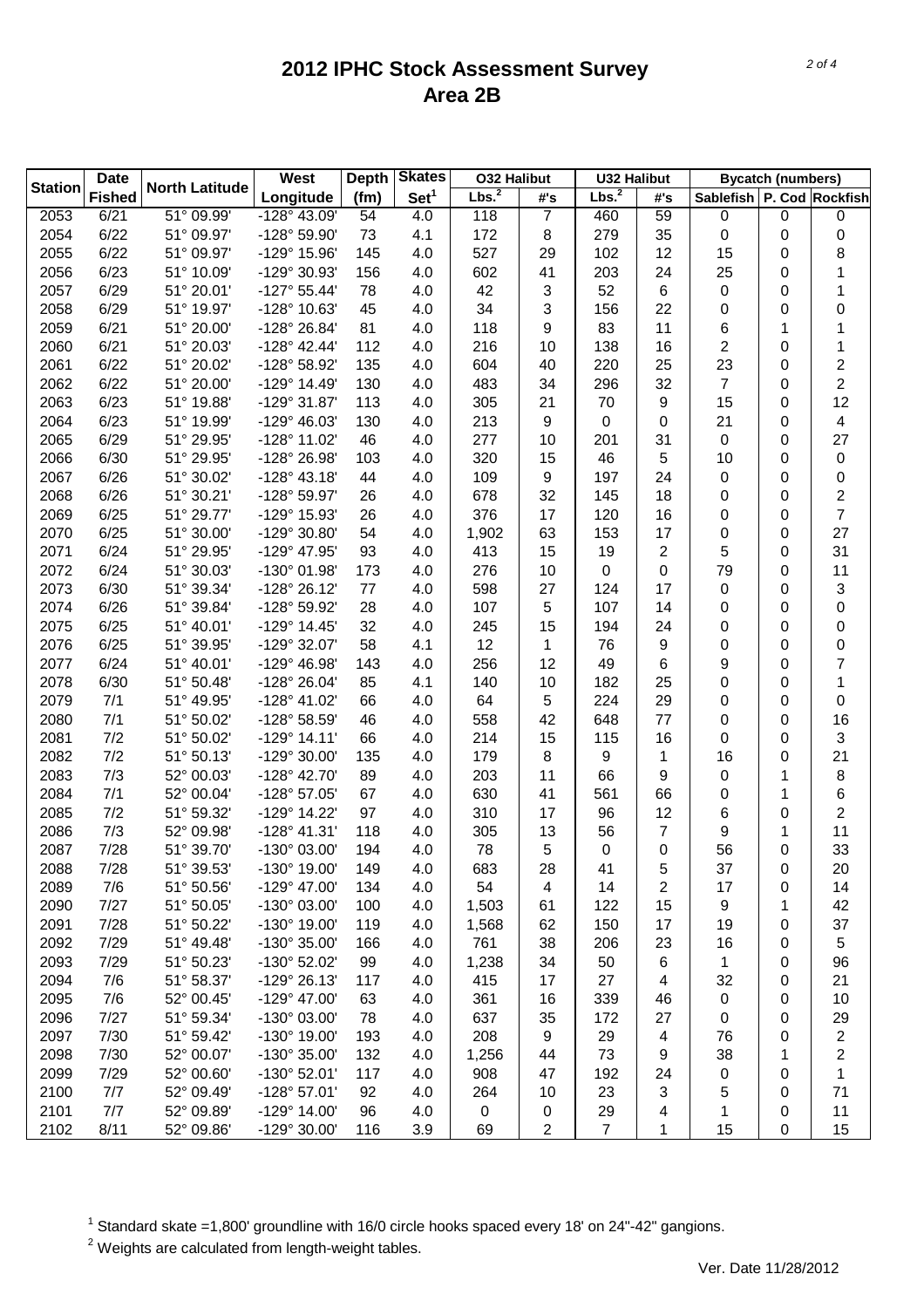|                | <b>Date</b>   |                       | West                         | <b>Skates</b><br><b>Depth</b> |                  | <b>O32 Halibut</b> |          | <b>U32 Halibut</b> |          | <b>Bycatch (numbers)</b>  |                |                |
|----------------|---------------|-----------------------|------------------------------|-------------------------------|------------------|--------------------|----------|--------------------|----------|---------------------------|----------------|----------------|
| <b>Station</b> | <b>Fished</b> | <b>North Latitude</b> | Longitude                    | (fm)                          | Set <sup>1</sup> | Lbs. <sup>2</sup>  | #'s      | Lbs. <sup>2</sup>  | #'s      | Sablefish P. Cod Rockfish |                |                |
| 2103           | 8/11          | 52° 09.44'            | -129° 45.99'                 | 109                           | 4.0              | 101                | 5        | 32                 | 4        | 0                         | $\pmb{0}$      | 0              |
| 2104           | 7/27          | 52° 09.42'            | -130° 03.00'                 | 91                            | 4.0              | 300                | 21       | 155                | 18       | 1                         | 1              | 1              |
| 2105           | 7/30          | 52° 10.70'            | -130° 19.00'                 | 218                           | 4.0              | 149                | 3        | 0                  | 0        | 54                        | 0              | 2              |
| 2106           | 7/30          | 52° 10.00'            | -130° 35.77'                 | 106                           | 4.0              | 2,115              | 60       | 167                | 20       | $\overline{2}$            | 1              | 0              |
| 2107           | 7/31          | 52° 10.00'            | -130° 52.02'                 | 123                           | 4.0              | 1,804              | 69       | 26                 | 3        | 12                        | 0              | 4              |
| 2108           | 7/7           | 52° 19.55'            | -129° 13.00'                 | 86                            | 4.0              | 714                | 32       | 97                 | 11       | 0                         | 1              | 53             |
| 2109           | 8/11          | 52° 20.01'            | $-129°30.13'$                | 96                            | 4.0              | 554                | 21       | 63                 | 7        | 8                         | 3              | 21             |
| 2110           | 8/9           | 52° 20.53'            | $-129^{\circ}$ 46.00'        | 117                           | 3.9              | 788                | 33       | 60                 | 8        | 0                         | 1              | 37             |
| 2111           | 8/9           | 52° 19.53'            | -130° 03.00'                 | 123                           | 4.0              | 567                | 19       | 75                 | 8        | 0                         | 1              | $\mathbf 0$    |
| 2112           | 8/10          | 52° 19.55'            | -130° 19.00'                 | 196                           | 4.0              | 344                | 9        | 16                 | 2        | 22                        | 0              | 13             |
| 2113           | 8/10          | 52° 19.54'            | -130° 35.00'                 | 93                            | 4.0              | 687                | 26       | 63                 | 8        | $\pmb{0}$                 | 1              | 3              |
| 2114           | 7/31          | 52° 19.97'            | -130° 52.00'                 | 79                            | 3.9              | 300                | 19       | 337                | 41       | 0                         | 0              | 0              |
| 2115           | 7/8           | 52° 29.55'            | -129° 32.02'                 | 58                            | 4.0              | 350                | 24       | 356                | 43       | 0                         | 0              | 1              |
| 2116           | 7/8           | 52° 31.80'            | -129° 48.22'                 | 107                           | 4.0              | 933                | 35       | 9                  | 1        | 18                        | 5              | 16             |
| 2117           | 8/9           | 52° 29.88'            | -130° 02.00'                 | 149                           | 3.9              | 229                | 9        | 9                  | 1        | 12                        | 0              | 5              |
| 2118           | 8/10          | 52° 30.74'            | -130° 19.00'                 | 133                           | 3.9              | 229                | 7        | 10                 | 1        | 11                        | 0              | 7              |
| 2119           | 8/7           | 52° 29.57'            | -130° 35.00'                 | 66                            | 4.0              | 630                | 21       | 113                | 13       | $\pmb{0}$                 | 0              | 28             |
| 2120           | 7/31          | 52° 29.50'            | -130° 52.00'                 | 57                            | 4.0              | 396                | 21       | 255                | 34       | 0                         | 1              | 4              |
| 2121           | 7/8           | 52° 40.00'            | $-129^{\circ}$ 46.00'        | 105                           | 4.0              | 381                | 14       | 20                 | 2        | 5                         | 3              | 24             |
| 2122           | 8/9           | 52° 40.52'            | -130° 02.00'                 | 147                           | 4.0              | 145                | 3        | 0                  | 0        | 25                        | 0              | 12             |
| 2123           | 8/8           | 52° 39.99'            | -130° 19.00'                 | 123                           | 3.9              | 604                | 16       | 0                  | 0        | 23                        | 0              | $\overline{7}$ |
| 2124           | 8/7           | 52° 40.07'            | -130° 35.01'                 | 82                            | 4.0              | 751                | 30       | 26                 | 3        | $\pmb{0}$                 | 1              | 12             |
| 2125           | 8/8           | 52° 49.98'            | -130° 00.13'                 | 144                           | 4.0              | 29                 | 1        | 0                  | 0        | 24                        | 1              | 20             |
| 2126           | 8/8           | 52° 50.03'            | -130° 19.00'                 | 116                           | 4.0              | 68                 | 2        | 0                  | 0        | 13                        | 0              | $\overline{2}$ |
| 2127           | 7/9           | 53° 00.00'            | $-129°$ 46.10                | 124                           | 4.0              | 57                 | 4        | 76                 | 10       | 20                        | 1              | 10             |
| 2128           | 7/9           | 52° 59.50'            | -130° 02.00'                 | 116                           | 4.0              | 301                | 11       | 33                 | 4        | 19                        | 2              | 21             |
| 2129           | 8/1           | 52° 30.00'            | -131° 08.03'                 | 43                            | 4.0              | 758                | 30       | 84                 | 11       | $\pmb{0}$                 | 0              | 24             |
| 2130           | 8/1           | 52° 29.23'            | -131° 25.00'                 | 49                            | 4.0              | 301                | 13       | 14                 | 2        | 0                         | 0              | 10             |
|                | 8/7           | 52° 40.45'            | -130° 52.01'                 |                               | 4.0              | 312                |          |                    |          |                           |                |                |
| 2131           | 8/1           | 52° 39.84'            | $-131^{\circ}$ 08.00         | 53                            | 4.0              |                    | 20<br>14 | 250<br>137         | 33<br>16 | 0                         | 0              | 1<br>1         |
| 2132           |               |                       |                              | 37                            |                  | 490                |          |                    |          | 0                         | 0              |                |
| 2133           | 8/6           | 52° 49.48'            | -130° 35.00'<br>-130° 52.25' | 65                            | 4.0              | 272                | 17       | 82                 | 9        | 0                         | 1              | 7              |
| 2134           | 8/6           | 52° 50.42'            |                              | 27                            | 4.0              | 441                | 18       | 17                 | 2        | 0                         | 0              | 0              |
| 2135           | 7/9           | 53° 00.22'            | -130° 18.00'                 | 117                           | 4.0              | 416                | 17       | 19                 | 2        | 30                        | 0              | 10             |
| 2136           | 8/6           | 53° 00.08'            | -130° 35.00'                 | 52                            | 4.0              | 260                | 11       | 148                | 19       | 0                         | $\overline{7}$ | 1              |
| 2137           | 8/2           | 53° 10.51'            | -130° 18.00'                 | 65                            | 4.0              | 681                | 21       | 82                 | 10       | 0                         | 0              | $\overline{c}$ |
| 2138           | 8/2           | 53° 10.33'            | -130° 35.00'                 | 105                           | 4.0              | 48                 | 3        | 0                  | 0        | 3                         | 0              | 2              |
| 2139           | 7/11          | 53° 10.75'            | -130° 52.00'                 | 59                            | 4.0              | 327                | 21       | 71                 | 8        | 0                         | 0              | 1              |
| 2140           | 8/2           | 53° 20.64'            | -130° 18.00'                 | 51                            | 4.0              | 870                | 51       | 282                | 35       | 0                         | 0              | 9              |
| 2141           | 8/2           | 53° 19.08'            | -130° 35.00'                 | 43                            | 4.0              | 417                | 30       | 208                | 27       | 0                         | 0              | 17             |
| 2142           | 7/11          | 53° 19.60'            | -130° 52.00'                 | 77                            | 4.0              | 859                | 40       | 75                 | 8        | 4                         | 2              | 1              |
| 2143           | 7/19          | 53° 20.12'            | -132° 49.00'                 | 73                            | 4.0              | 402                | 19       | 317                | 42       | 0                         | 0              | 17             |
| 2144           | 7/19          | 53° 20.70'            | -133° 06.01'                 | 119                           | 4.0              | 678                | 14       | 41                 | 5        | 3                         | 0              | 8              |
| 2145           | 7/11          | 53° 30.68'            | -130° 52.00'                 | 50                            | 4.0              | 350                | 27       | 346                | 42       | 0                         | 1              | 0              |
| 2146           | 7/19          | 53° 30.73'            | -133° 06.00'                 | 176                           | 4.0              | 549                | 18       | 53                 | 7        | 9                         | 1              | 37             |
| 2147           | 7/10          | 53° 40.14'            | -130° 35.00'                 | 18                            | 4.0              | $\pmb{0}$          | 0        | 6                  | 1        | 0                         | 0              | 12             |
| 2148           | 7/10          | 53° 40.03'            | -130° 52.00'                 | 27                            | 4.0              | 94                 | 5        | 124                | 15       | 0                         | 0              | 0              |
| 2149           | 7/19          | 53° 39.56'            | -133° 07.00'                 | 81                            | 4.0              | 677                | 32       | 240                | 29       | 0                         | 0              | 27             |
| 2150           | 7/10          | 53° 49.50'            | -130° 52.00'                 | 52                            | 4.0              | 260                | 16       | 68                 | 8        | 19                        | 2              | $\pmb{0}$      |
| 2151           | 7/20          | 54° 00.16'            | -133° 25.00'                 | 43                            | 4.0              | 1,091              | 29       | 45                 | 5        | $\pmb{0}$                 | 0              | 17             |
| 2152           | 7/15          | 54° 10.54'            | -130° 35.00'                 | 63                            | 4.0              | 46                 | 4        | 30                 | 4        | 0                         | 0              | 0              |

 $1$  Standard skate =1,800' groundline with 16/0 circle hooks spaced every 18' on 24"-42" gangions.

 $2$  Weights are calculated from length-weight tables.